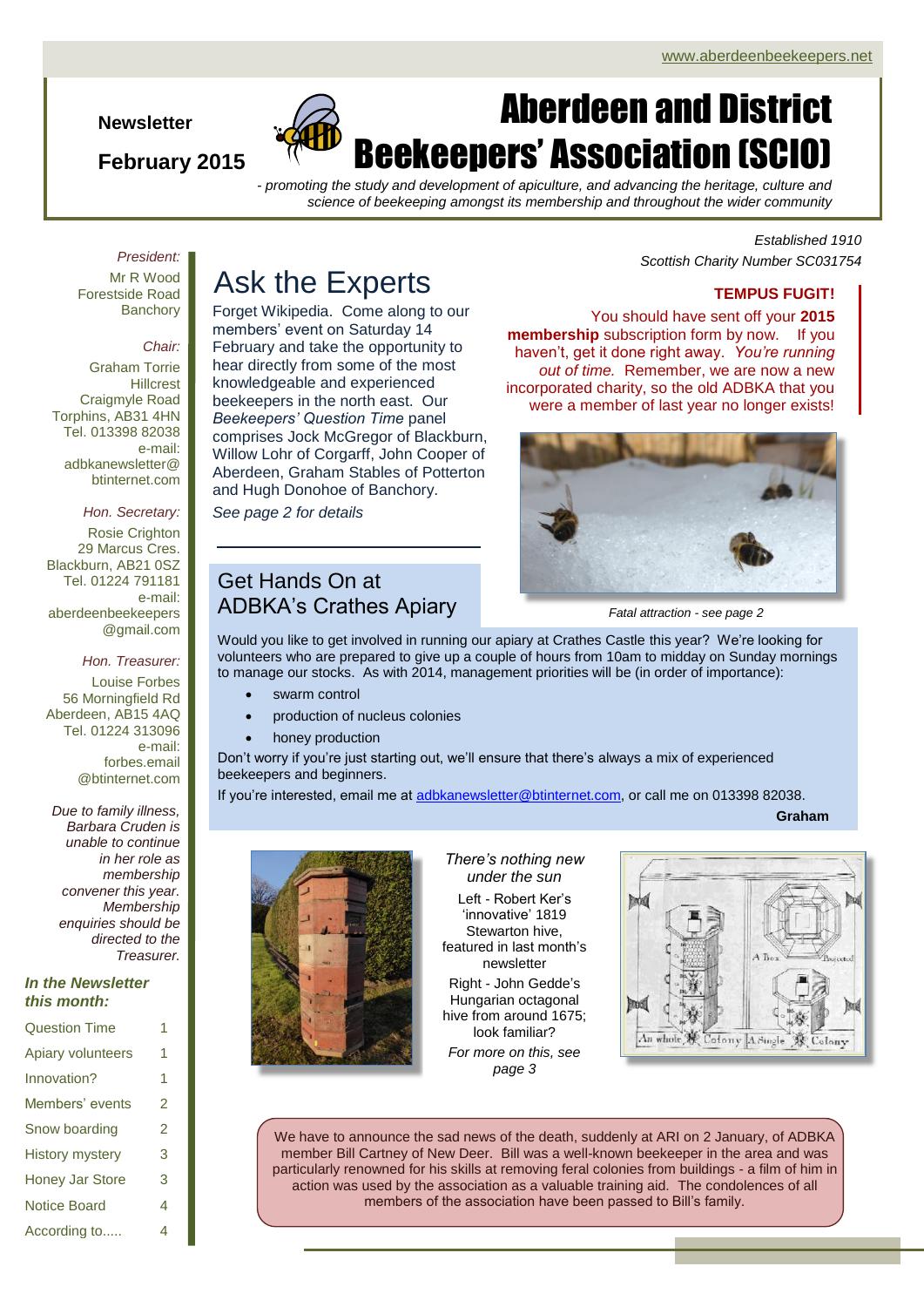## Page 2 of 4 ADBKA Newsletter

### **BEEKEEPERS' QUESTION TIME - quiz the local experts**

Saturday 14 February at 2.00pm

The Kinellar Community Hall, Fintray Road, Blackburn AB21 0SS

The only certainty in beekeeping is that things rarely work out the way you planned. And so it proved with our first members' event of the year, when our quest speaker, bee inspector Graeme Sharp, was trapped by heavy snow down in the south west of Scotland. At very short notice our Secretary, Rosie, pulled together the necessary arrangements to show the film originally programmed for February.

Whilst the excellent turnout of members were no doubt disappointed not to hear the expected presentation, the film, *More than Honey*, provided more than ample compensation. This beautifully shot documentary set out in stark terms the unfolding tragedy that is the human-honeybee relationship. From the industrial manipulation of bees in the super-scale production of almonds in California to the hand-pollination of fruit trees in areas of China where bees and other pollinating insects have been wiped out by over-use of chemical insecticides, much of this made uncomfortable viewing. And then we moved on to the spread of pests and diseases.....

Let's all treat our bees with care and consideration. In the circumstances, it's the least we can do.



#### **TALK:**

#### **BEE HEALTH AND PESTICIDES - Gavin Ramsey, SBA Bee Health Convener**

Saturday 28 March at 2.00pm

The Kinellar Community Hall, Fintray Road, Blackburn AB21 0SS

#### **PREPARING HONEY AND WAX FOR SHOWING**

Saturday 11 April at 2.00pm

The Kinellar Community Hall, Fintray Road, Blackburn AB21 0SS

A team from the University of Exeter has published a study raising concern over the potential for the spread of diseases and parasites from commercial bee operations to wild pollinators. The research was published in the Journal of Applied Ecology and reported by the BBC at [http://www.bbc.co.uk/news/science](http://www.bbc.co.uk/news/science-environment-30831257)[environment-30831257](http://www.bbc.co.uk/news/science-environment-30831257)

The BBC website also has a fantastic educational tool on its iWonder pages. It's entitled *Would we Starve without Bees?* and can be found at <http://www.bbc.co.uk/guides/zg4dwmn>

*Thanks for Jim Moynagh for these items*



If there's a lot of **snow on the ground** on a bright sunny day, your bees might look out the door of their warm hive and think they've been relocated to the Costa del Sol. They're attracted to the brightness outside, but no sooner are they out than they succumb to the freezing temperatures. Unlike the few corpses you might see on the ground just beneath the door to the hive having been cleared out in the course of housekeeping, you'll find dead bees scattered on top of the snow around two or three metres away, which is as far as they were able to fly before falling, torpid, to the ground.

Try propping a board up against the front of the hive so that it casts a shadow on the entrance. It seems to discourage these arctic expeditions.

This April, why not take a trip down to the British Beekeepers' Association's Spring Convention - Europe's biggest national beekeeping event?

#### **Harper Adams University**

*Newport, Shropshire, TF10 8NB* Friday 17 April - Members' Day and Trade Show Saturday 18 April - Public Day and Trade Show Sunday 19 April - Education Day



With more than 30 lectures from international and leading UK speakers and nearly 40 workshops and courses during the 3 day event, there is something for everyone, expert, improver, beginner and non-beekeeper. Find out more a[t http://www.bbka.org.uk/news\\_and\\_events/spring\\_convention.php](http://www.bbka.org.uk/news_and_events/spring_convention.php)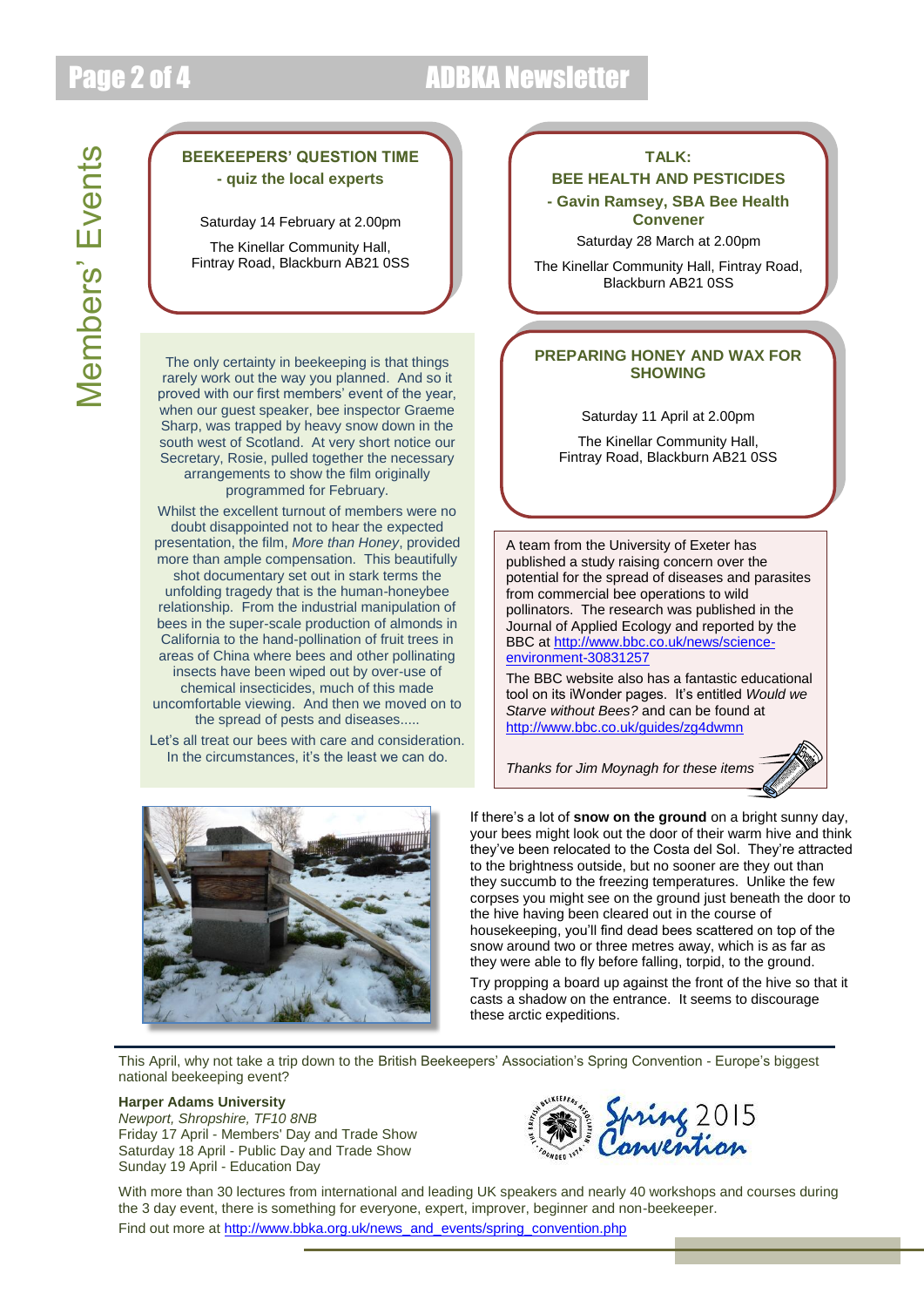### Page 3 of 4 ADBKA Newsletter

### **Be it known that I, Lorenzo L. Langstroth.....have invented a new and Improved Mode of Constructing Beehives.....**

*In an article about Robert Ker's Stewarton hive in last month's newsletter, reference was made to the "explosion of invention and development" in the second half of the nineteenth century that followed the introduction of Langstroth's hive design; here's what happened next.....*

In 1857, five years on from the granting of Langstroth's patent, German carpenter Johannes Mehring produced a beeswax foundation that could be placed, and replaced, in the new movable frames. His method involved dipping a mould into melted wax, then peeling off and trimming the cooled, wax sheet. (Subsequent evolution of foundation pressed from a rolled wax

#### UNITED STATES PATENT OFFICE.

LORENZO L. LANGSTROTH, OF PHILADELPHIA, PENNSYLVANIA BEEHIVE.

Specification forming part of Letters Patent No. 9,300, dated October 5, 1852; Reissued May 26, 1863, No. 1,484.

Specification forming part of Letters Patent No. 3500, dated October 5, 1882; Rel 2016 Montron (1991) and 1993, No. 1484. To like the mount of the second the second of the second of the particle part of the particle parti

to themselves.<br>Movable frames....To be able to remove show that the combs from the hire without mutilate

bees.<br>
effect these end<br>
r slats in the to<br>
e combs may b



sheet and the embedding of support wires are credited, respectively, to Americans Edward Weed and Captain J.E. Hetherington, who at the time was reportedly managing the largest number of honeybee colonies in the world.)

Eight years later, in 1865, Frenchman Abbé Collin had perfected an excluder to keep the queen out of honey supers, and Austrian Major Franz Edler von Hruschka produced a basic centrifugal extractor\*. Next up, Prussian-born Julius Hoffman emigrated to America and around 1873 found himself running 700 colonies in New York State. Seeing that Langstroth's frames were being spaced by eye only, he came up with his eponymous self-spacing frame.

Amongst many attempts to devise a method of producing cool smoke to pacify bees, T.F. Bingham of Michigan USA usually gets the credit for his 1877 model of single-hand-operated bellows smoker. At about the same time, Dr Charles Miller (who was the first person to describe the newspaper method of uniting colonies) designed a feeder that could sit on top of a hive and dispense up to four gallons of syrup. And in 1891, E.C. Porter introduced the 'bee escape' - invented by his father - that would clear bees from honey supers prior to their removal.

*So that was it, then. Triggered by the arrival of Langstroth's moveable frame hive a group of bright and inventive beekeepers around the world quickly came up with all the accessories necessary to provide a practical and productive beekeeping methodology that is largely still with us* 

*today. Well, not quite.*

Like the case of the Stewarton hive on the front page, the development of beekeeping methods and equipment has generally been evolutionary, not revolutionary.

For example, in 1814, Ukrainian beekeeper Petro Propokovych was using a wooden board with slots cut in it that were large enough for workers to pass into honey supers but too small to admit the queen. This was more than 50 years in advance of Abbé Collin's 'invention' of the queen excluder. And similar stories can be told about many of the other pieces of equipment discussed above. What's going on here?

The answer has to do with the coincidental arrival on the scene of publications such as the *American Bee Journal* in 1861, *Gleanings in Bee Culture* in 1872 and the *British Bee Journal* in 1873, along with a significant increase in the number of beekeeping books being published. It seems that if you were the first to write about it, or to be associated with it in a journal or book, you took the glory.

\*One day Major von Hruschka was in his apiary, and his son chanced to be there too. The boy carried a tin pail which had a string tied to it. The major gave the boy a piece of honey, putting it into the tin pail. Then the youth, boy-like, begun to swing the pail with the honey in around and around in a circle, holding it by the string. A moment after he had ceased this amusement, the major happened to look again at the piece of honey. What was his surprise to find that the honey was all drained out neatly and perfectly from that side of the comb which had been on the outside of the circle, as the boy swung the pail around by the string. The major thoughtfully turned the comb over, and bade the boy swing again. This time the other side of the comb was all drained out, and that night Major von Hruschka went to bed thinking.

*As reported in the Pacific Rural Press, Volume 30, Number 2, 11 July 1885*